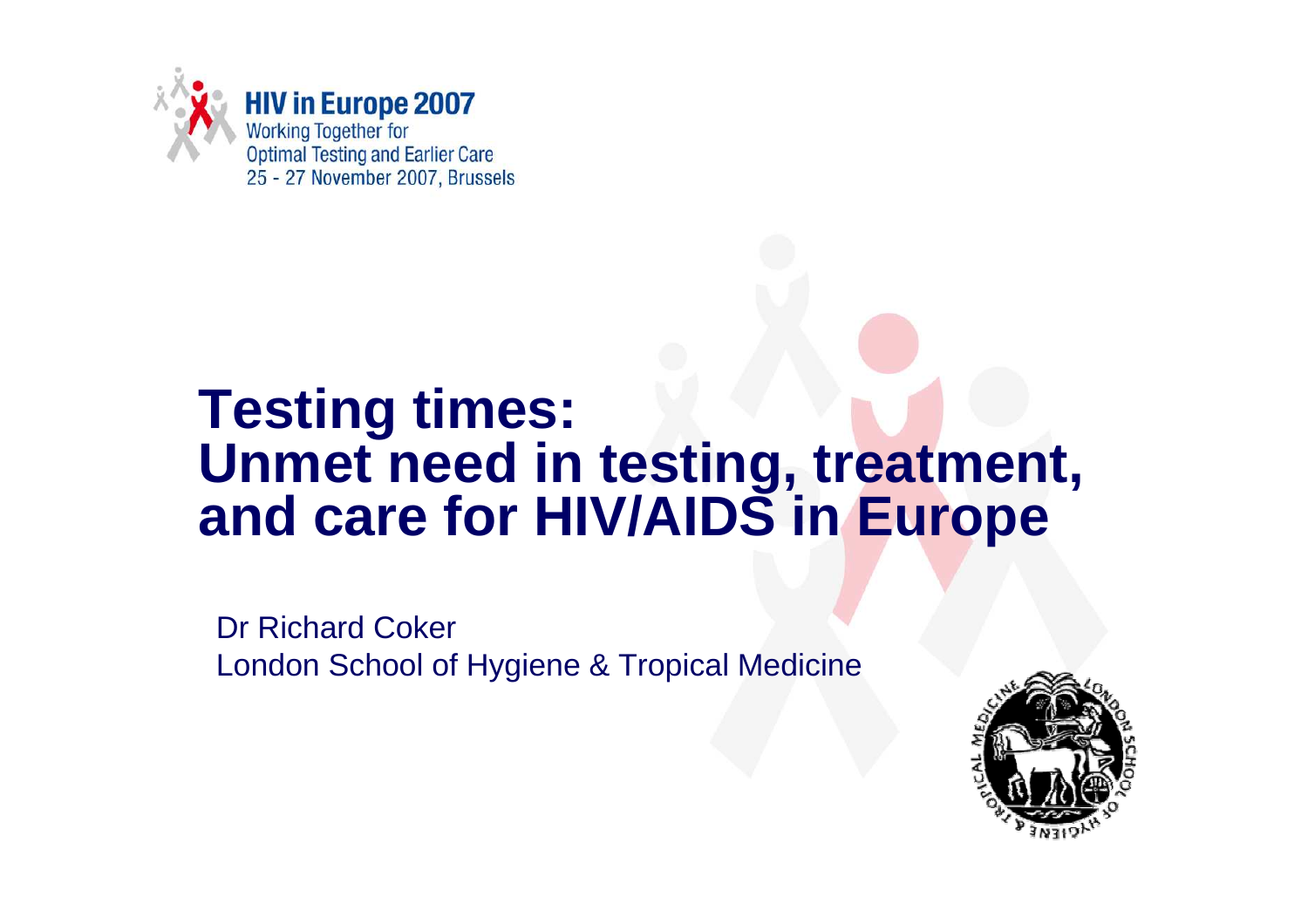## **ART ushered in new era in management of HIV/AIDS**



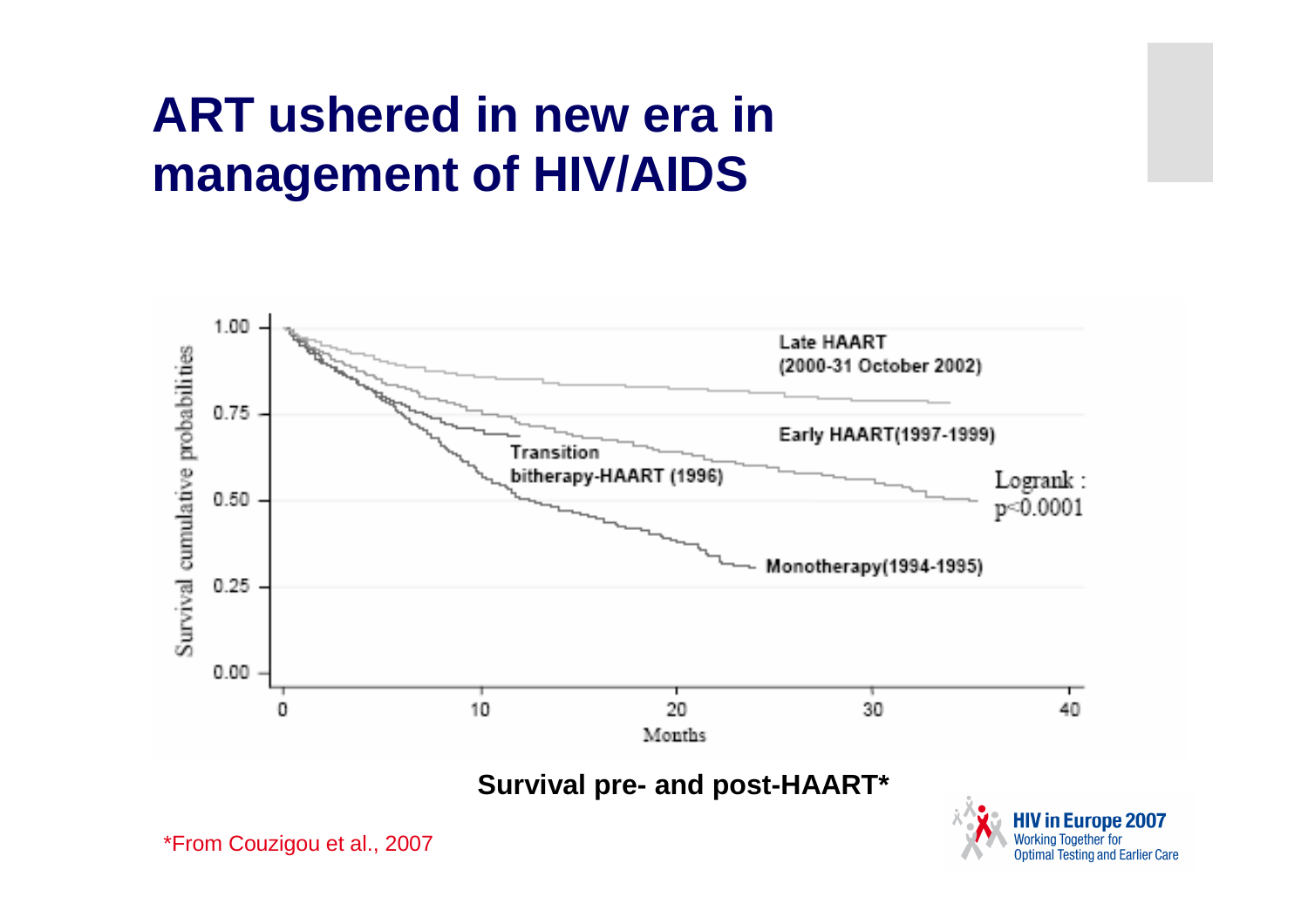# **But ART has not improved overall European control of the epidemic**

**European countries: AIDS and HIV Incidences**



**Year**

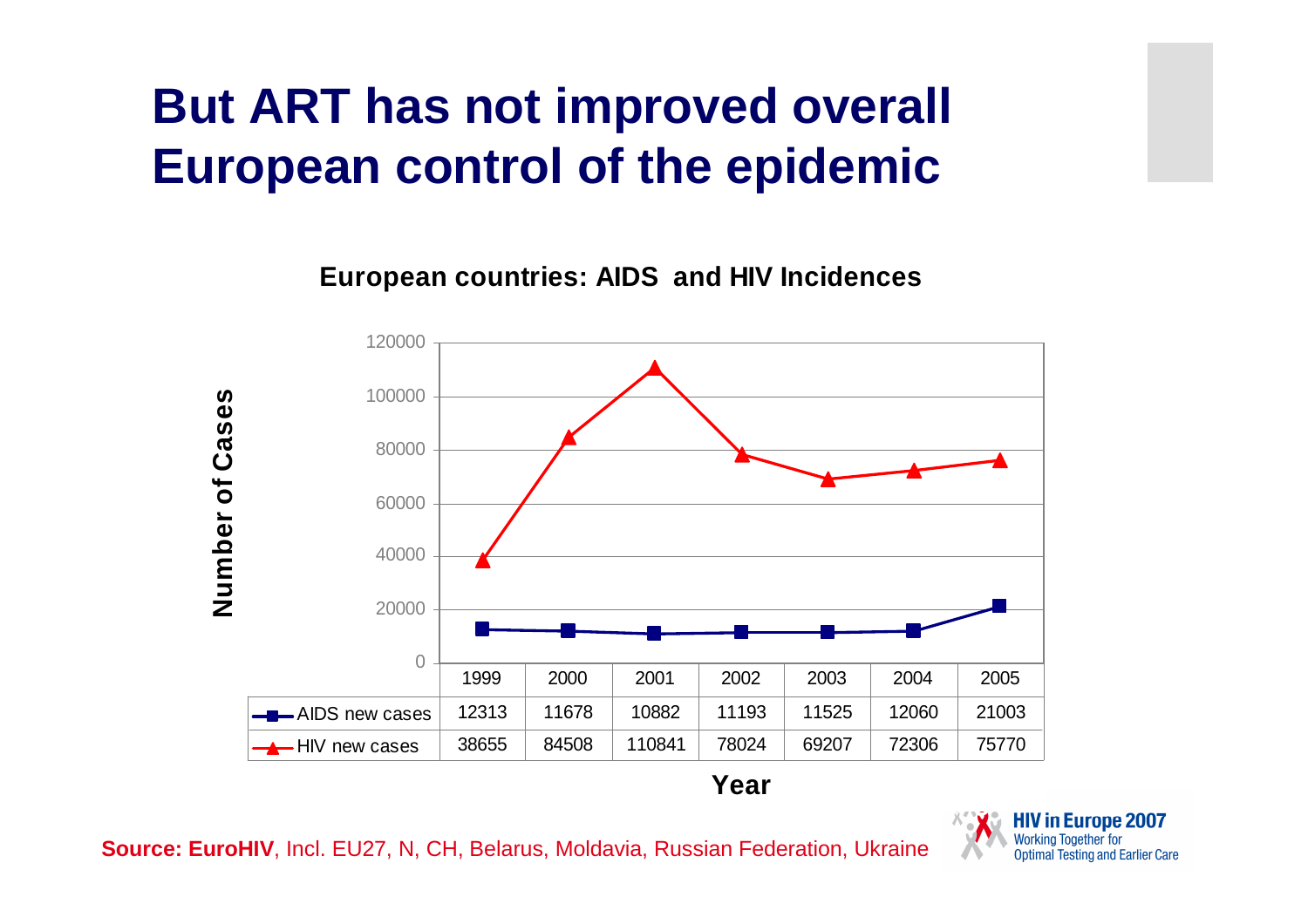#### **Late presentation is a crucial issue**

- Late presenters suffer greater morbidity and mortality
- Represent a challenge to prevention of onward transmission and public health challenge
- Represent a failure of health system to respond to'need':
	- -**Testing**
	- -Treatment and care

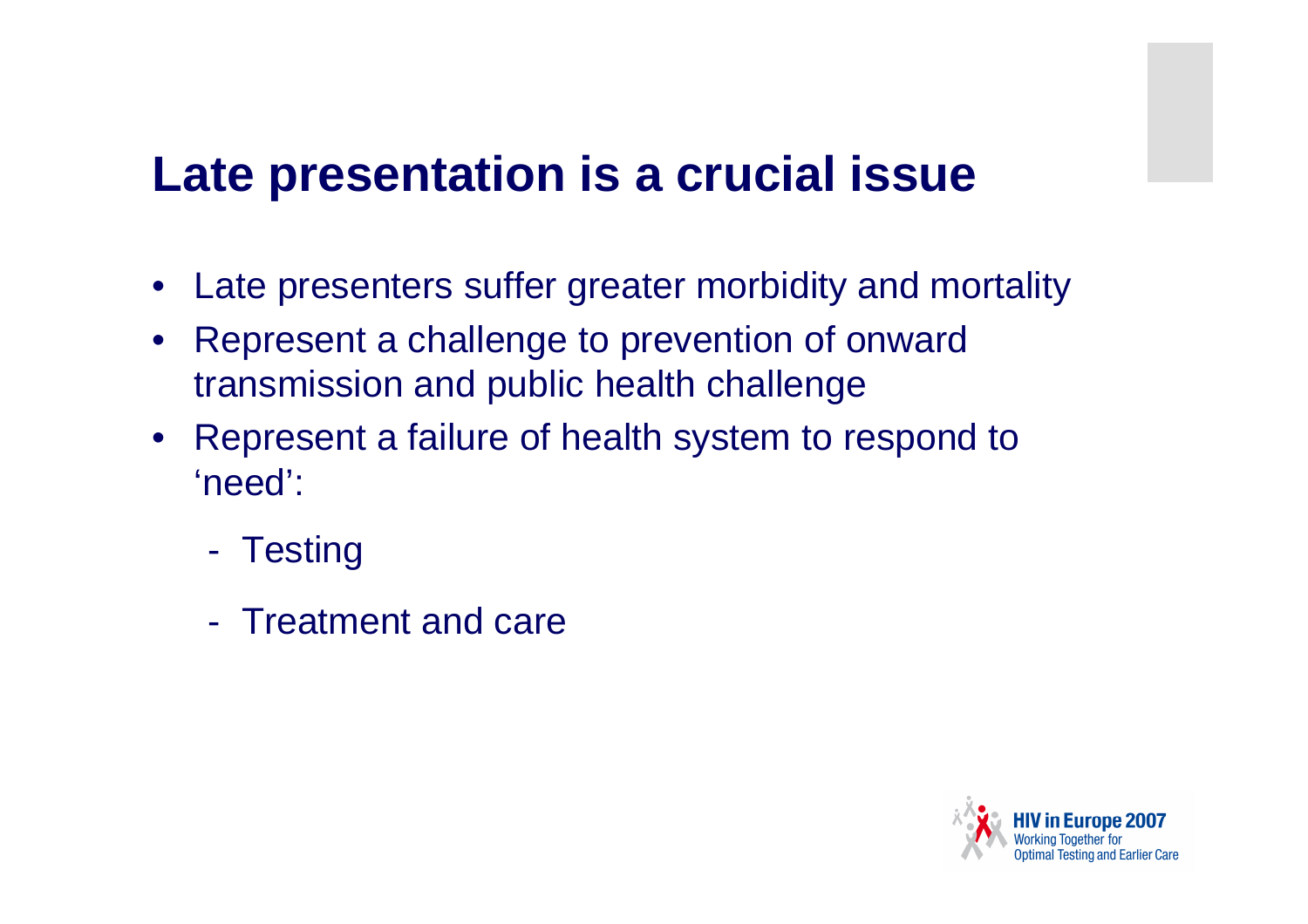# **Late presentation:Individual risks**

Increased risk of death, greater morbidity

- •More likely to die of AIDS defining illness
- •• 24% of all HIV positive deaths due to late presentation<sup>1</sup>
- • Risk increases as immune function deteriorates and treatment opportunities lost
- 77% of all AIDS related deaths, late presenters<sup>2</sup>
- •More opportunistic infections, etc

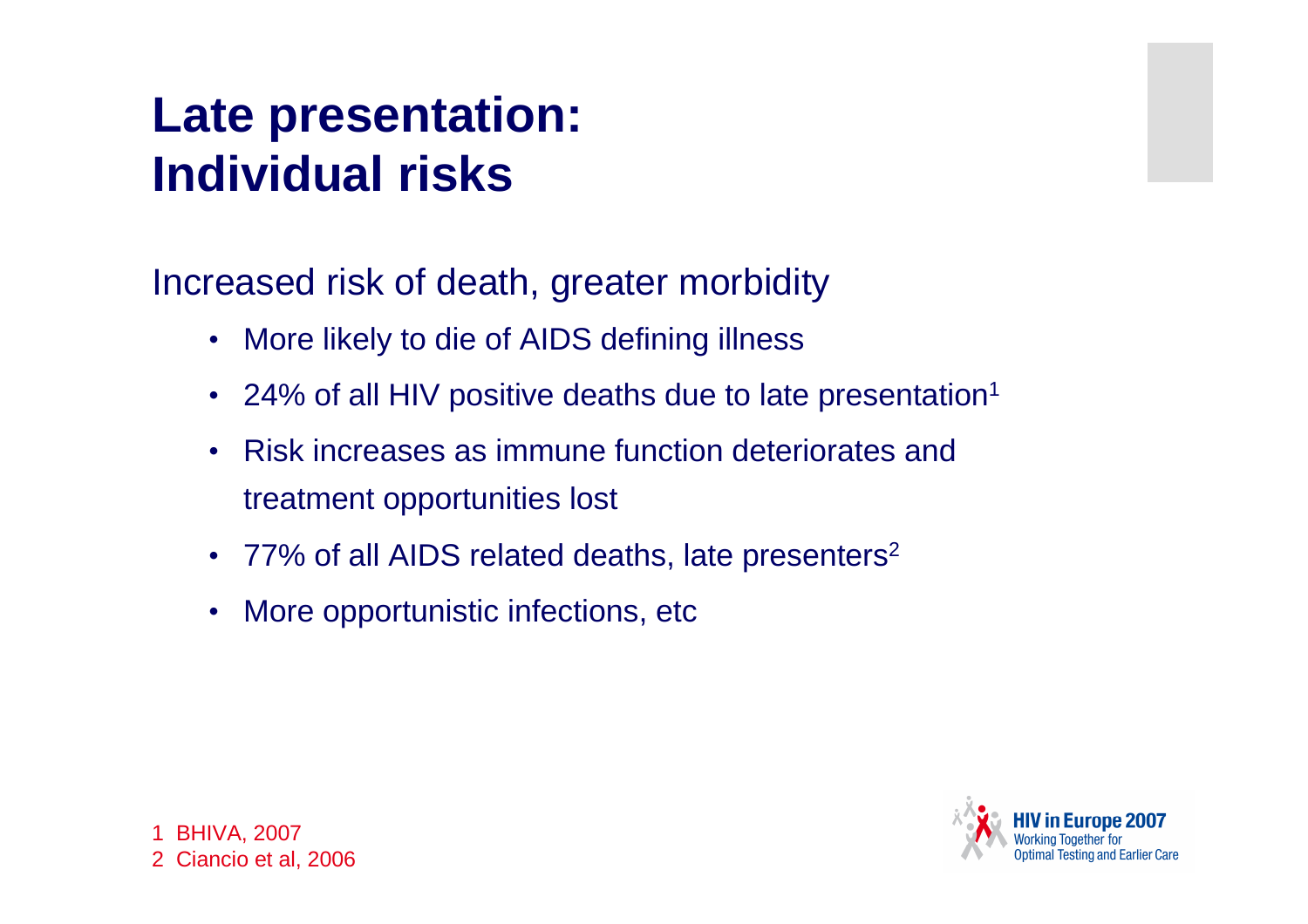## **Late presentation:Impact on public health**

"Estimated transmission is 3.5 times higher among persons who are unaware of their infection than among persons who are aware of their infection"

"New HIV sexual infections could be reduced by 30% if all infected persons learn of their HIV status and adopt behaviour similar to those adopted by persons already aware of their infection"



Marks al, Aids, June 26, 2006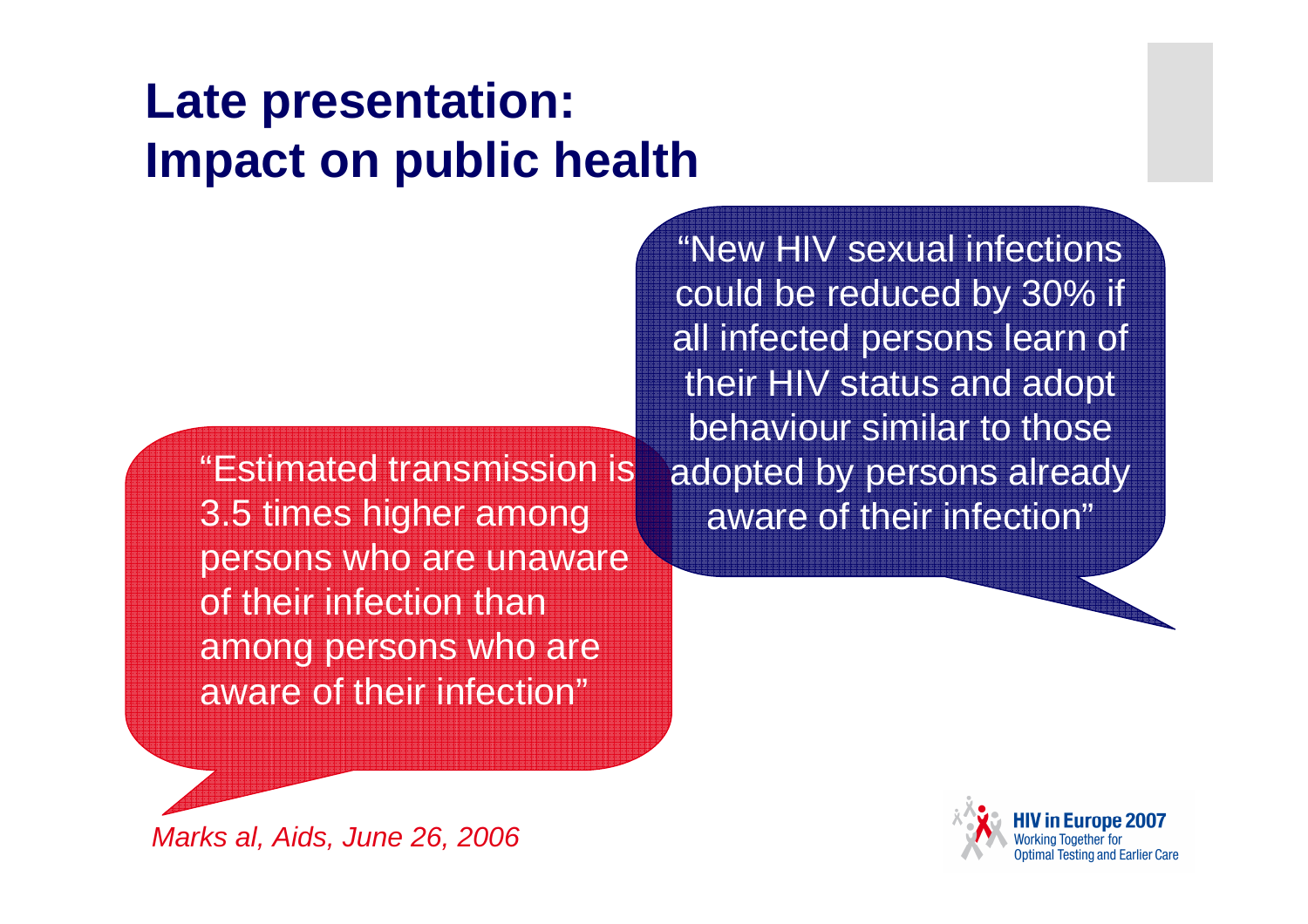#### **Conceptualising unmet 'need'**



Time

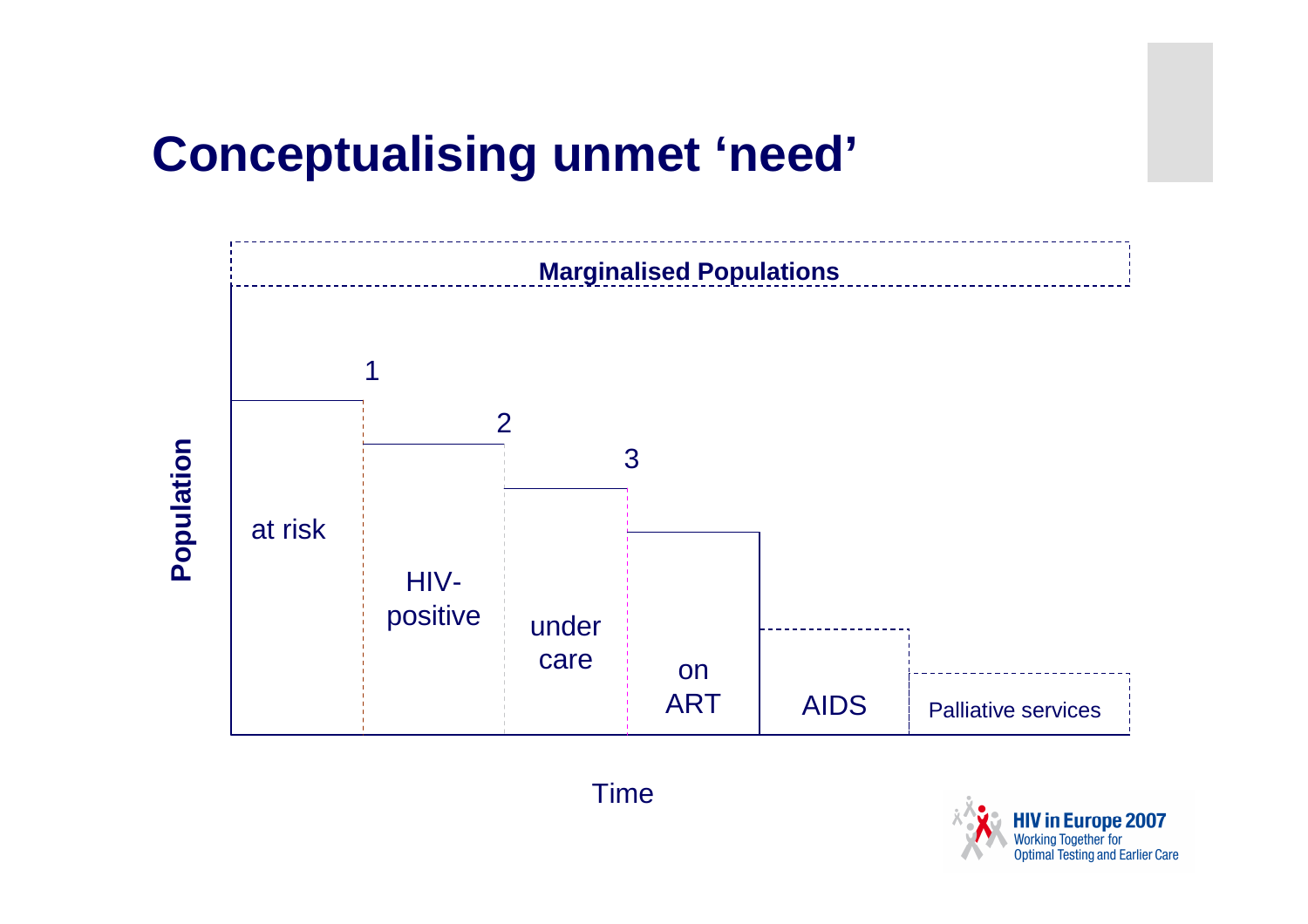## **How late presentation is defined38 studies = 9 definitions**

|              | <b>CD4 count:</b>                                                         | <b>Co-incident HIV</b><br>and AIDS | <b>Time between HIV</b><br>and AIDS diagnosis:                                                                          |  |
|--------------|---------------------------------------------------------------------------|------------------------------------|-------------------------------------------------------------------------------------------------------------------------|--|
| Numerators   | $< 50$ (2 studies)<br>$<$ 200 (9 studies)<br>$<$ 350 (3 studies)          | (5 studies)                        | <1 year (3 studies)<br>$<$ 8 months (1 study)<br><6 months (3 studies)<br><3 months (8 studies)<br><1 month (4 studies) |  |
| Denominators | Total number of<br>people with HIV in<br>the study<br>(France, Italy, UK) |                                    | <b>Total number of</b><br>people with <b>AIDS</b> in<br>the study<br>(Spain, Italy)                                     |  |

Studies conducted in: Australia, Denmark, England, France, Italy, Poland, Spain, Sweden, UK, US

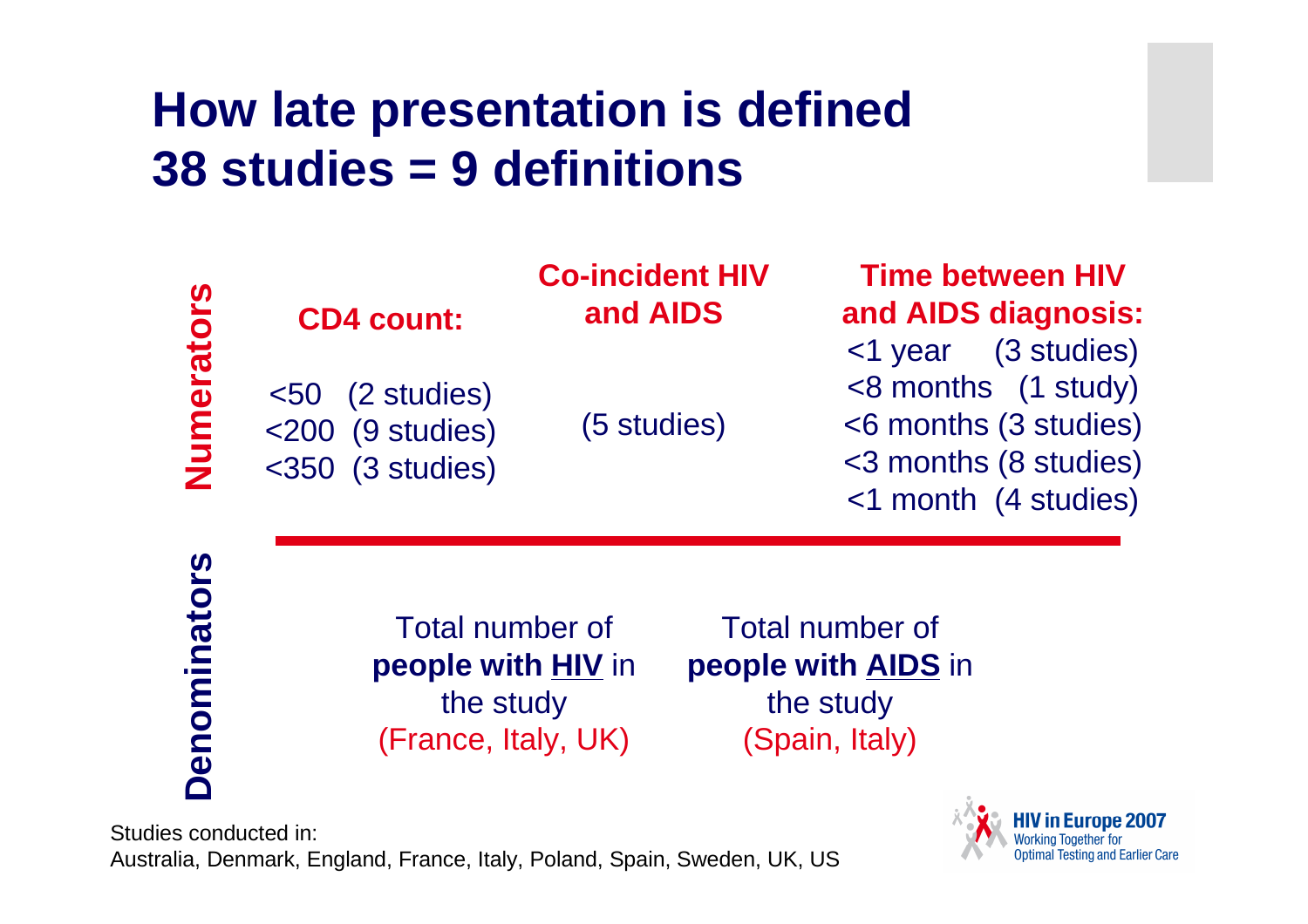## **Who presents late and why**

#### **Who**

- Migrant groups
- Older individuals
- Heterosexuals
- Men
- People living in low HIVprevalence areas

#### **Why**

- Low prevalence area
- Lack of knowledge about **HIV**
- Perceived risk, low
- Stigma
- Health system barriers

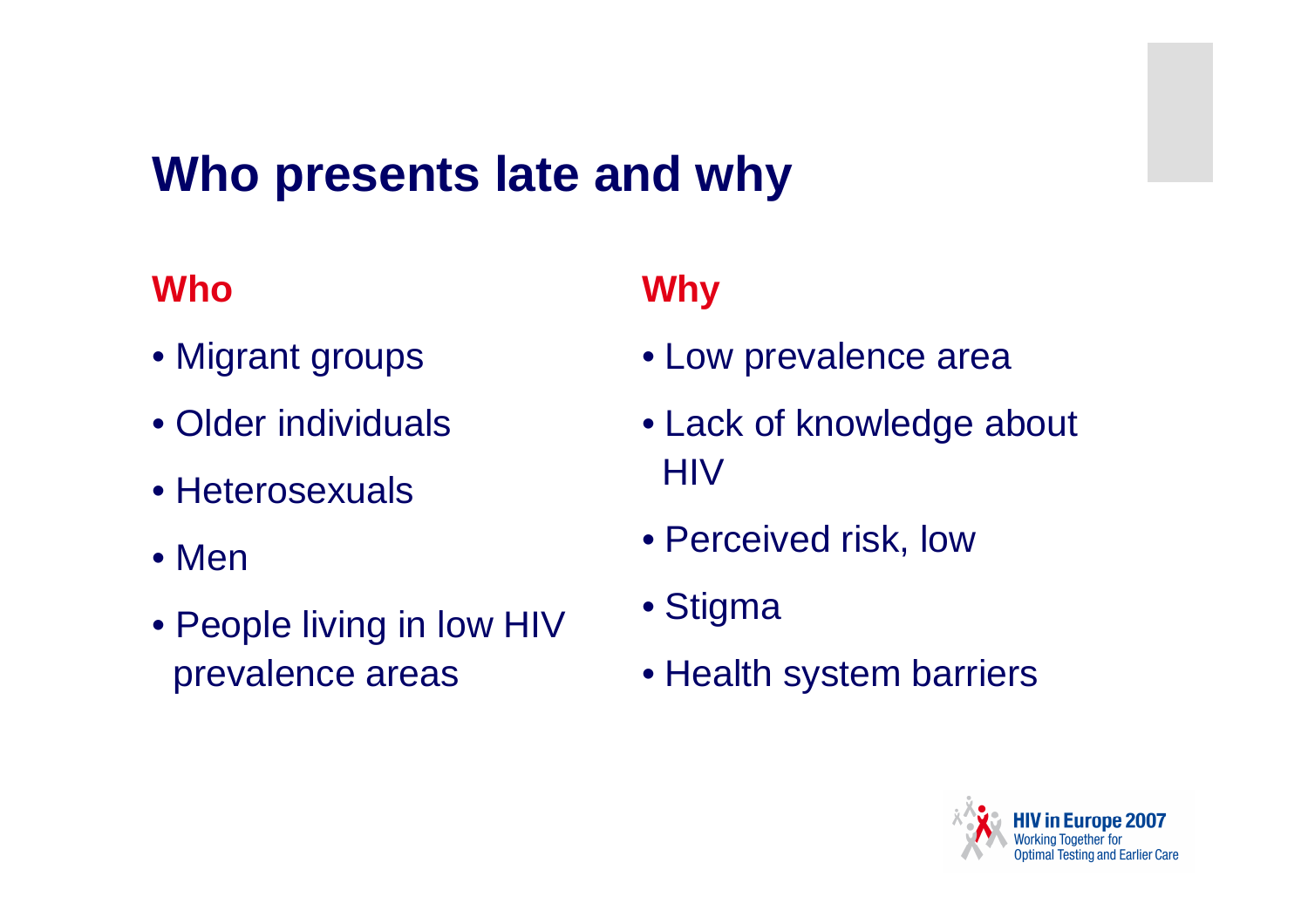# **Audit of policy and practice in response to unmet need across Europe: Method**

- • 33 countries surveyed (EU 27 + Norway, Switzerland, Belarus, Russia, Moldova, Ukraine)
- $\bullet$  Respondents were identified through the WHO European Regional Office and through the LSHTM network
- • Areas surveyed:
	- •Methods, tools and proxies used to assess unmet needs
	- •Testing policy and access
	- •Treatment and care policy and access
- •Conducted during September 2007

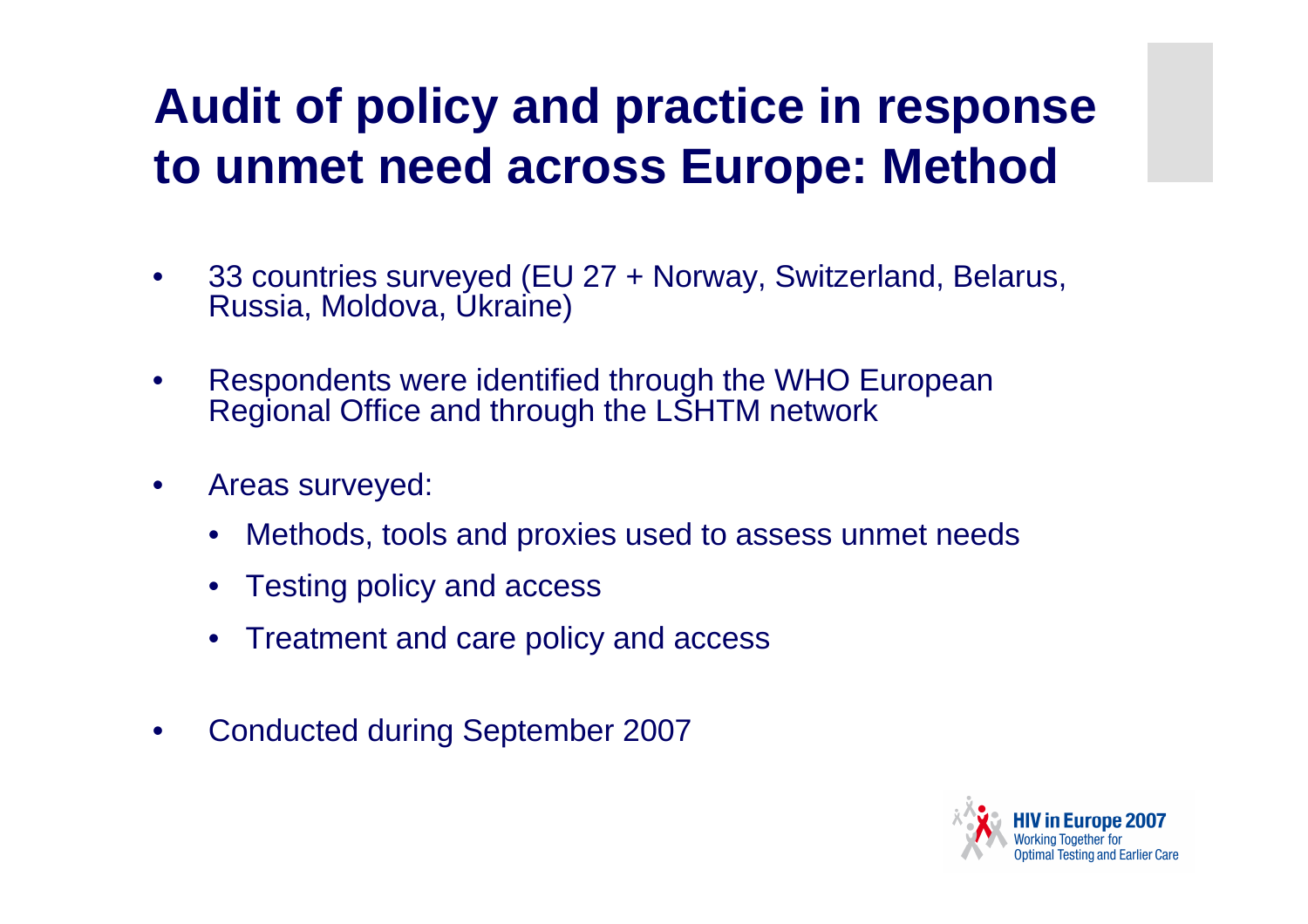| Completed questionnaires | PLWHA (registered) | Non-respondents | PLWHA (registered) |
|--------------------------|--------------------|-----------------|--------------------|
| Austria                  | 7,143              | Belgium         | 18,443             |
| <b>Bulgaria</b>          | 698                | Cyprus          | 364                |
| <b>Belarus</b>           | 7,038              | Finland         | 1,763              |
| Czech Republic           | 787                | Ireland         | 4,096              |
| Denmark                  | 3,191              | Latvia          | 3,759              |
| Estonia                  | 5,343              | Lithuania       | 1,142              |
| France                   | 63,629             | Luxembourg      | 660                |
| Germany                  | 23,633             | Romania         | 17,023             |
| Greece                   | 7,427              | Sweden          | 6,718              |
| Hungary                  | 1,232              |                 |                    |
| Italy                    | 42,638             |                 |                    |
| Malta                    | 193                |                 |                    |
| Moldova, Republic        | 3,275              |                 |                    |
| Netherlands              | 10,008             |                 |                    |
| Norway                   | 2,965              |                 |                    |
| Poland                   | 10,349             |                 |                    |
| Portugal                 | 26,646             |                 |                    |
| Russian Federation       | 344,490            |                 |                    |
| Slovakia                 | 142                |                 |                    |
| Slovenia                 | 240                |                 |                    |
| Spain                    | 67,020             |                 |                    |
| Switzerland              | 25,823             |                 |                    |
| Ukraine                  | 101,330            |                 |                    |
| United Kingdom           | 74,210             |                 | <b>HIV</b> in Euro |

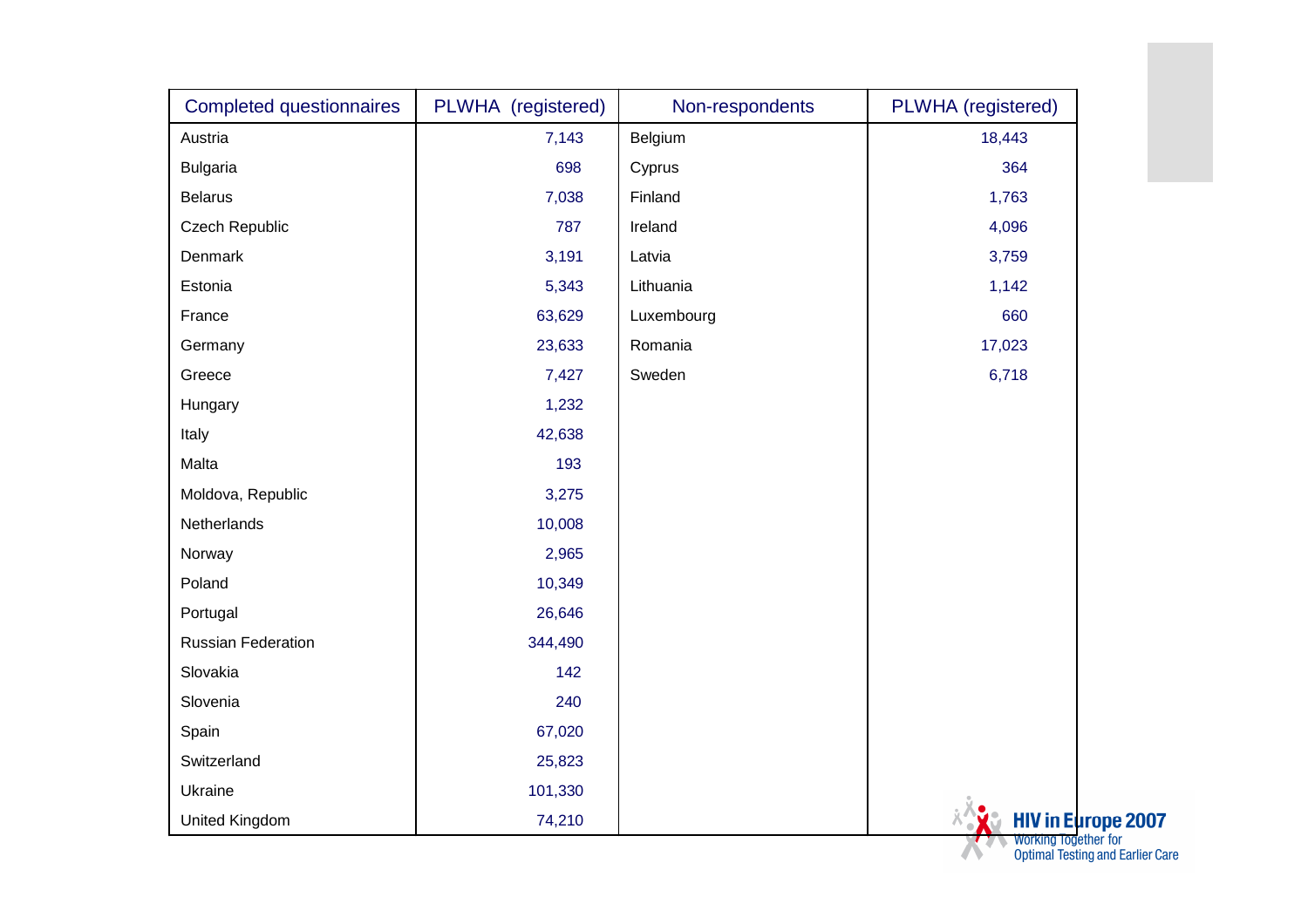# **Results: Estimating unmet need**

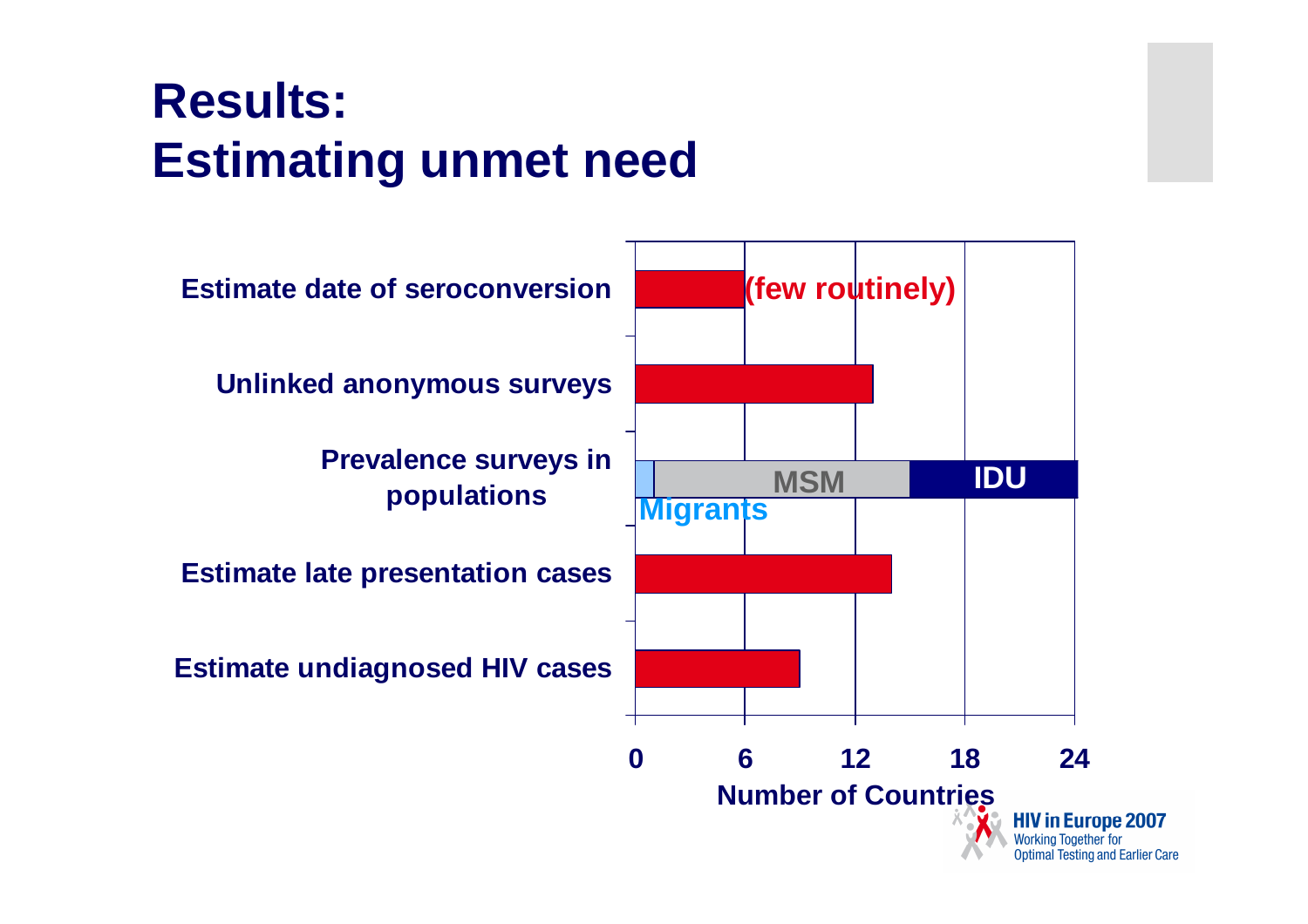### **Results: Late presentation across Europe**

**Country Estimates**



**Country**

Estonia: hetero (63%), MSM (63%), IDU (14%) Switzerland: IDU (18%), MSM (22%), hetero (32%, 64%)UK: MSM (22%), IDU (28%), hetero men (37%), hetero men (47%)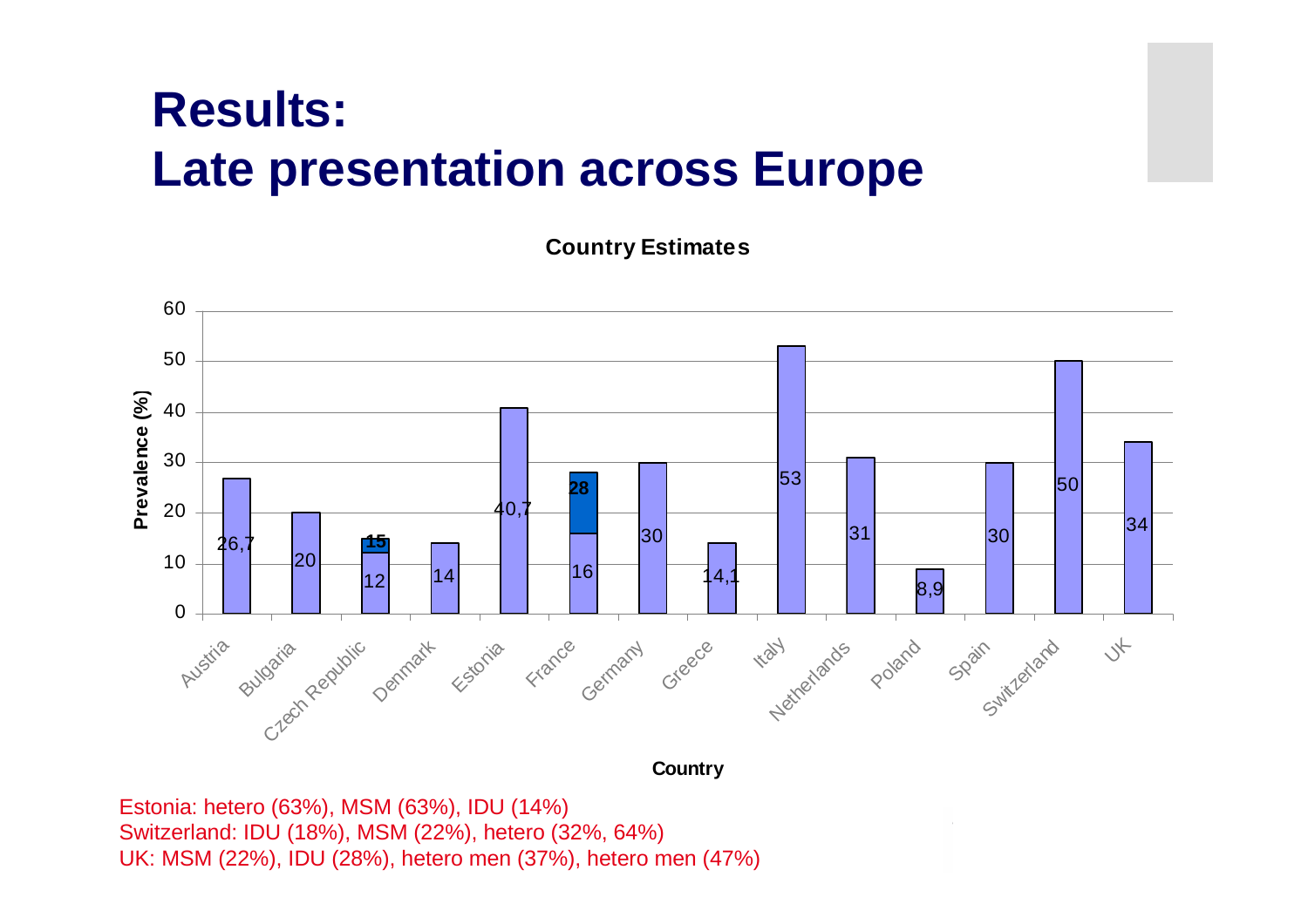## **Testing policy: Countries carrying out routine testing in all facilities surveyed\***



**Among 24 countries: STI patients (n=22), pregnant women (n=20),new TB patients (n=16), prisoners (n=13)**

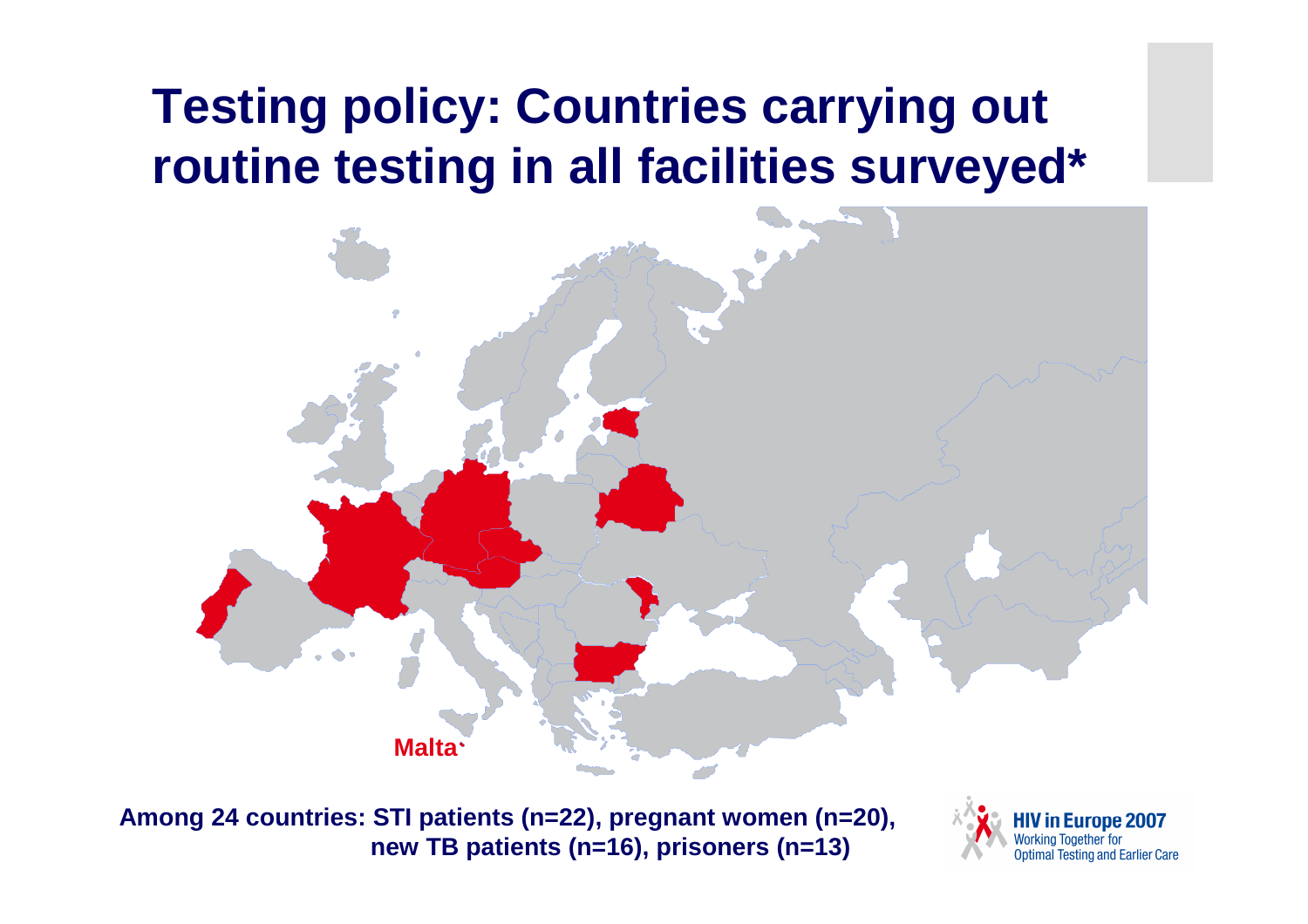## **Testing policy: Countries carrying out regular HIV testing for migrants**

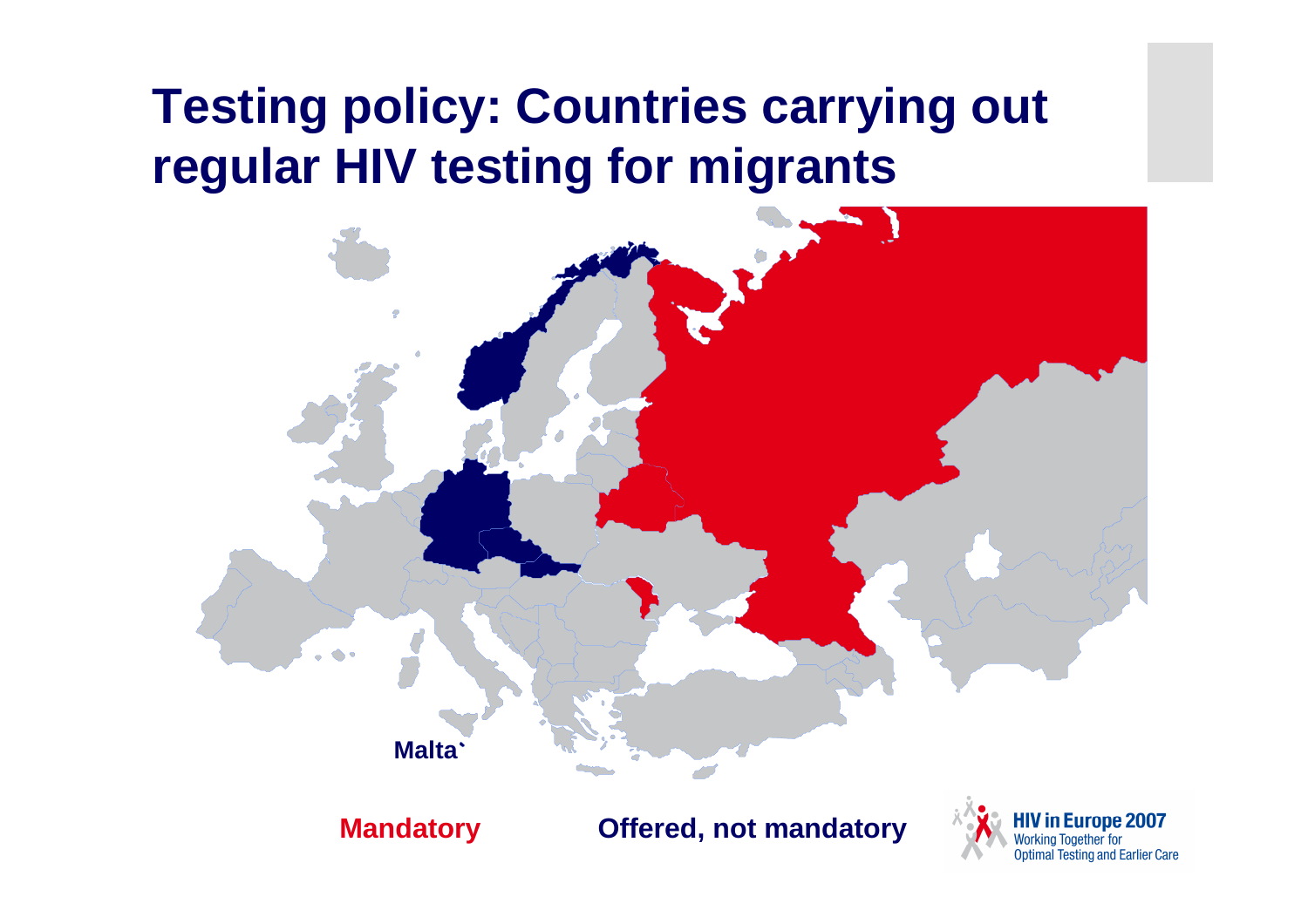## **Testing policy: Countries carrying out provider initiated opt-out testing**

![](_page_15_Figure_1.jpeg)

![](_page_15_Picture_2.jpeg)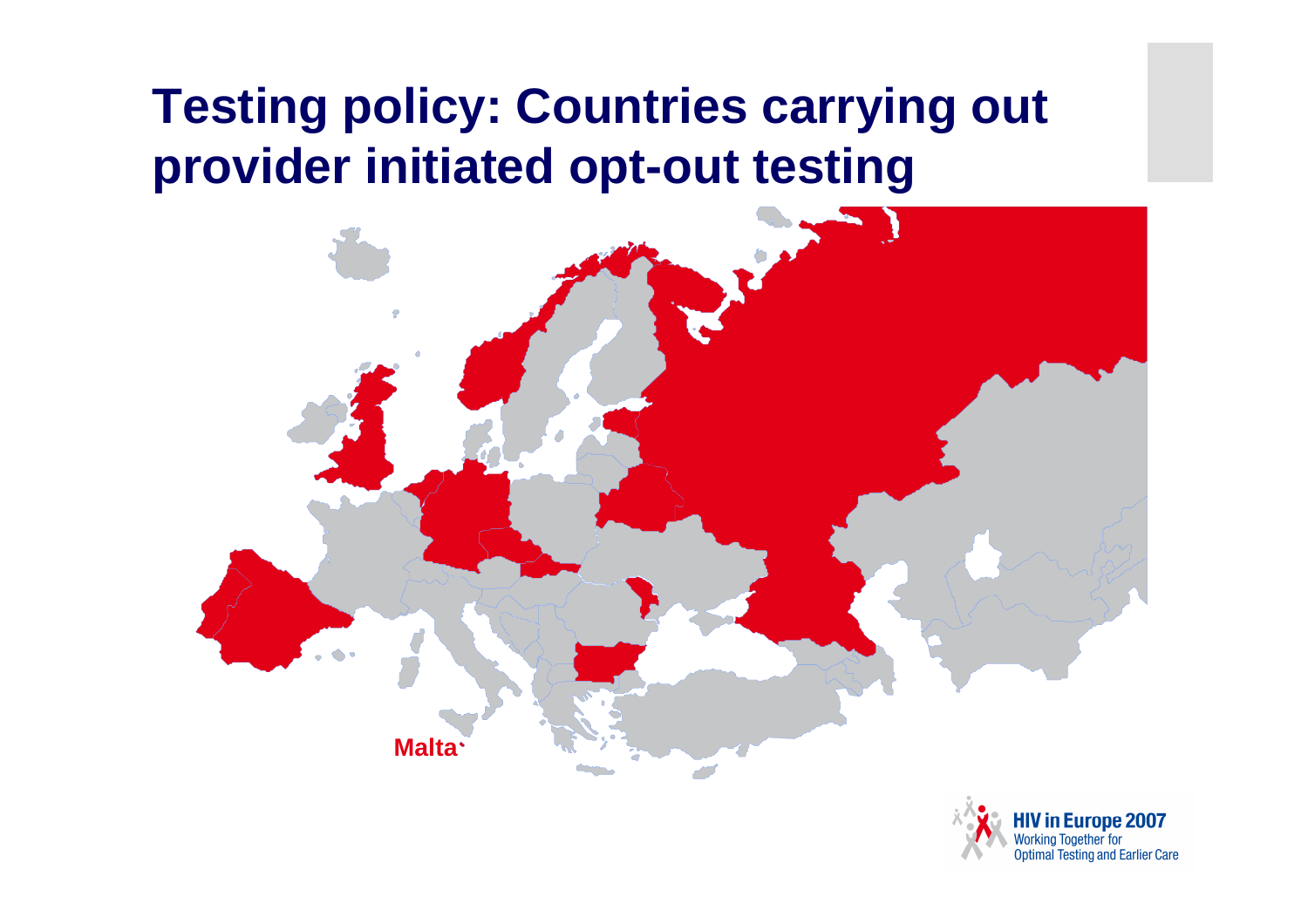#### **What is "opt out" testing?**

Guidelines on HIV testing (in our country) in pregnancy are ambiguous so far

HIV tests are done when it is client or provider initiated in line with clinical and epidemiological indications, with informed consent, voluntary counselling and testingopt out self-declared country

The definition of opt out is not clear

In some health care facilities, patients are tested without being asked for consentopt in country

Opt out is not supported by policy but done [in practice]

![](_page_16_Picture_6.jpeg)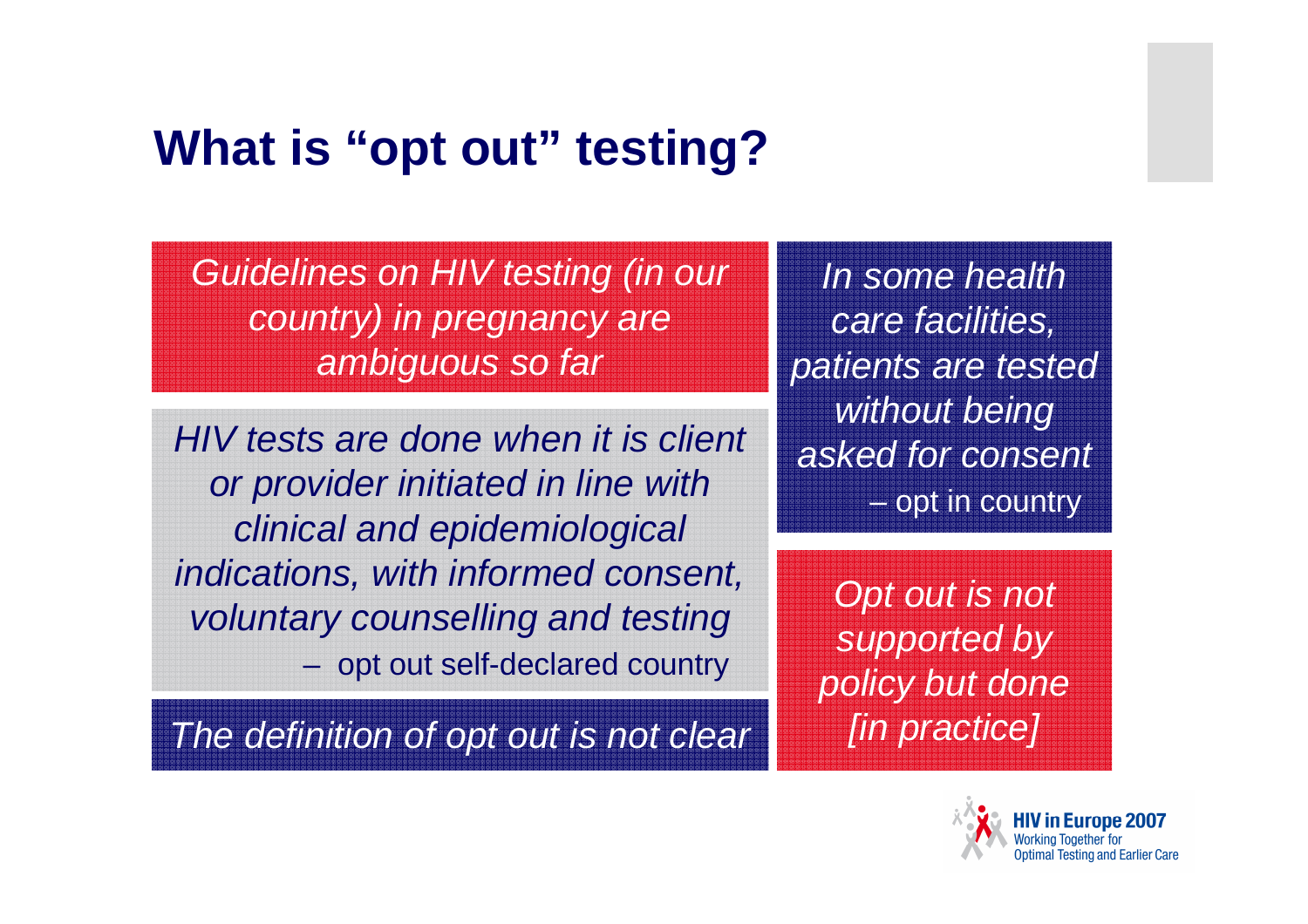#### **Results: Access to testing**

- •Free HIV testing is widely provided in Europe
- • Access through primary care varies depending on health systems
- $\bullet$  Vulnerable populations (migrants, uninsured) can access free testing ONLY through confidential testing in a limited number of countries

![](_page_17_Picture_4.jpeg)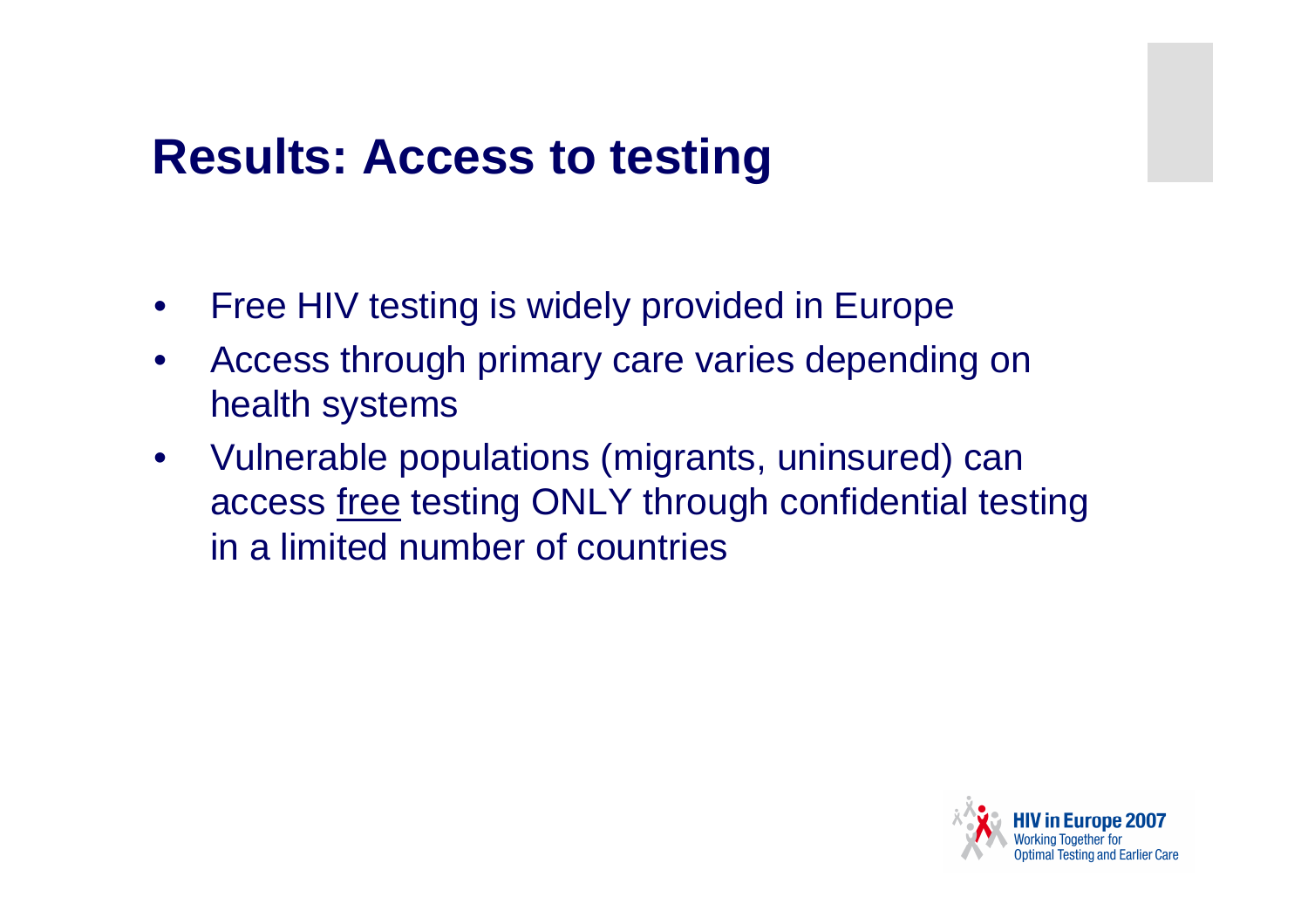#### **Results: Access to testing**

Patient related:

- •Lack of perception of being at risk
- •Lack of knowledge on testing possibilities
- •Fear of positive results
- • Concerns about lack of confidentiality (Eastern Europe)

Health system related:

- •Populations marginalised and excluded (migrants)
- •Geographic location

![](_page_18_Picture_9.jpeg)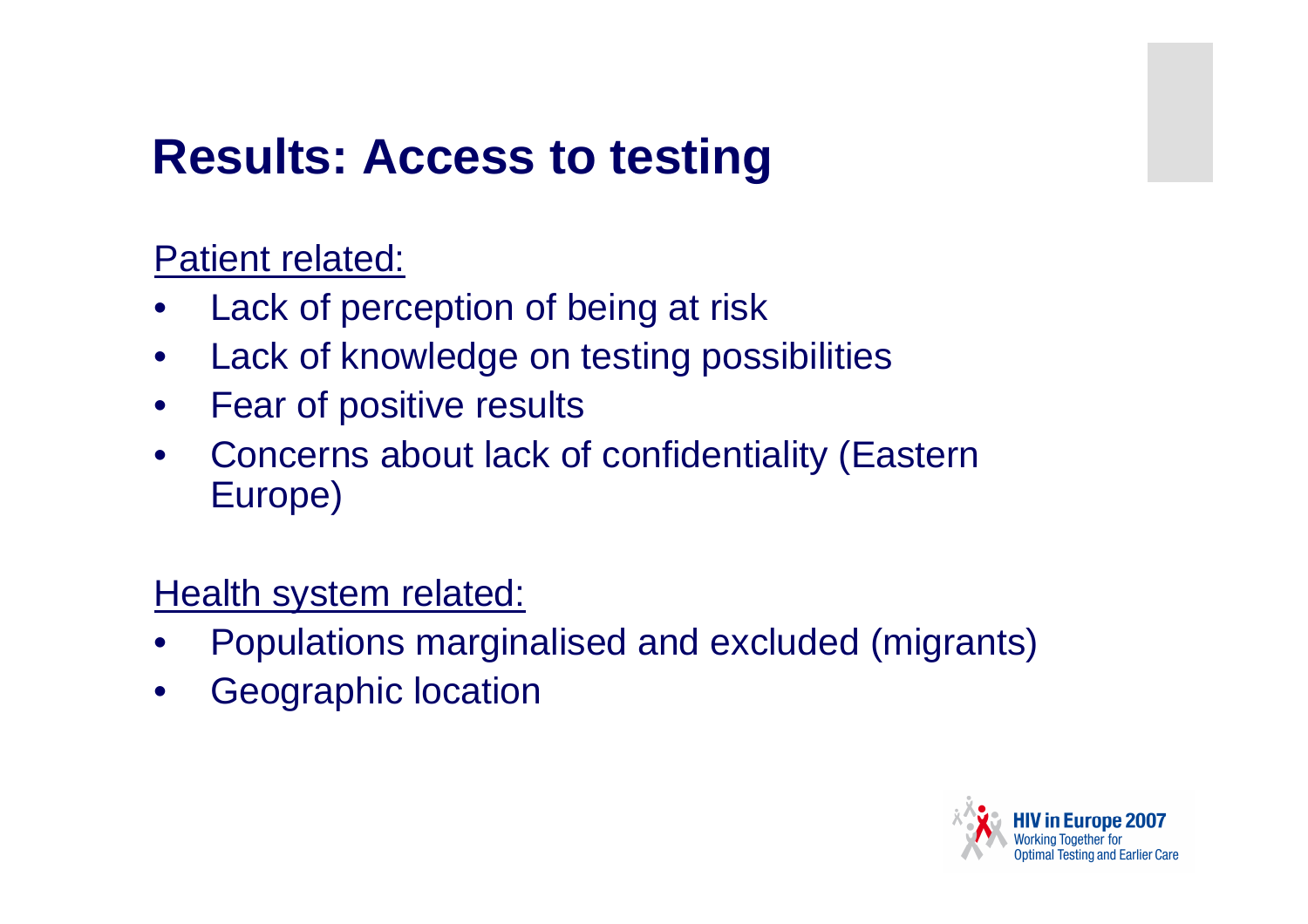#### **Results: Treatment and care policy**

- • Most countries monitor CD4 at HIV diagnosis and a majority monitor resistance
- $\bullet$  Most countries indicate they have treatment guidelines, consistent with WHO recommendations
- $\bullet$ 14 countries estimate the % of patients who interrupted treatment due to loss to follow (5-15%)
- $\bullet$  11 countries say they carry out interventions to outreach diagnosed patients

![](_page_19_Picture_5.jpeg)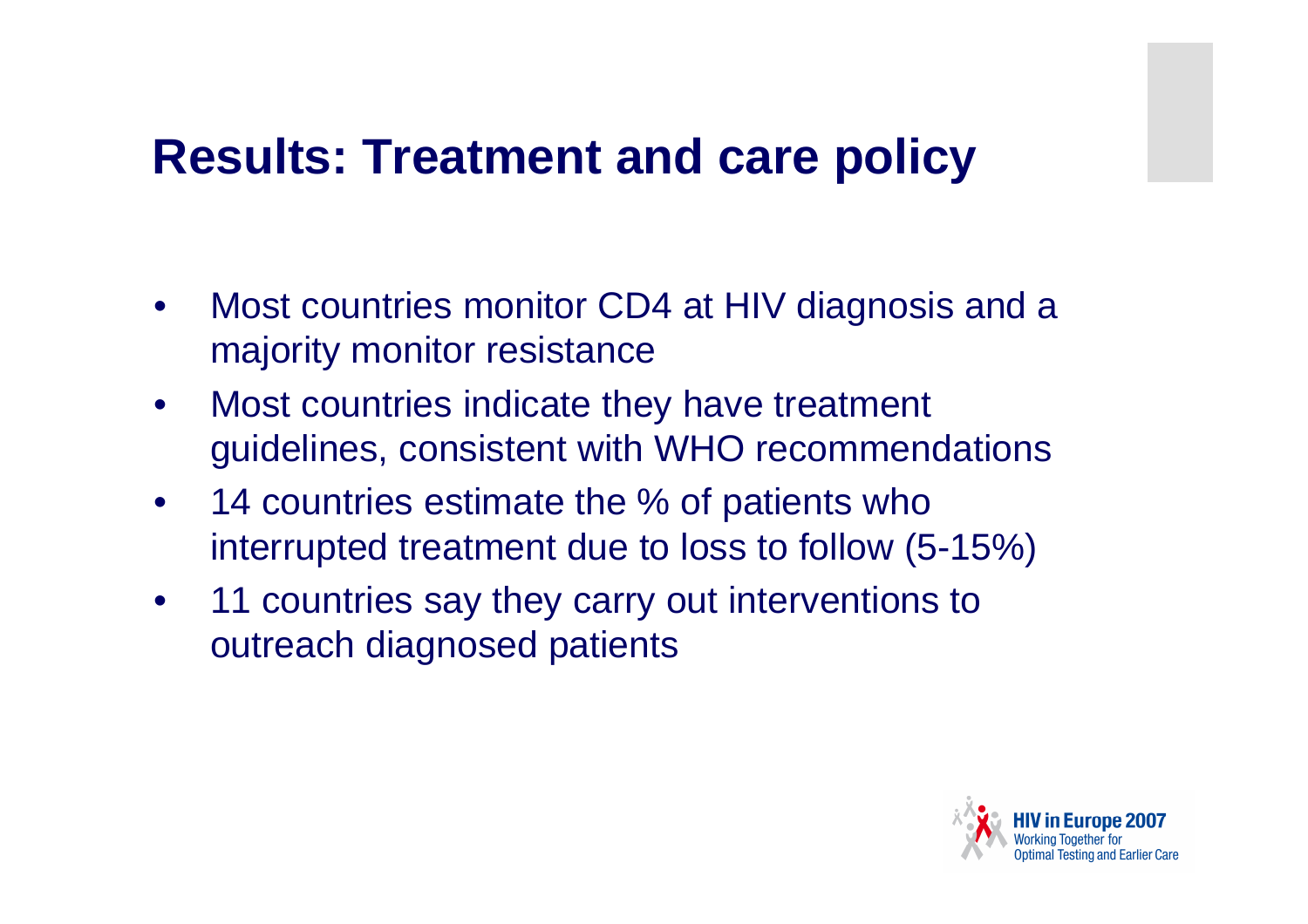#### **Results: Access to treatment and care**

#### Patient related:

• Concerns about lack of confidentiality (Eastern Europe)

#### Health system related:

- •Medical facilities lacking
- $\bullet$ Too few trained staff
- $\bullet$ Geographic location

![](_page_20_Picture_7.jpeg)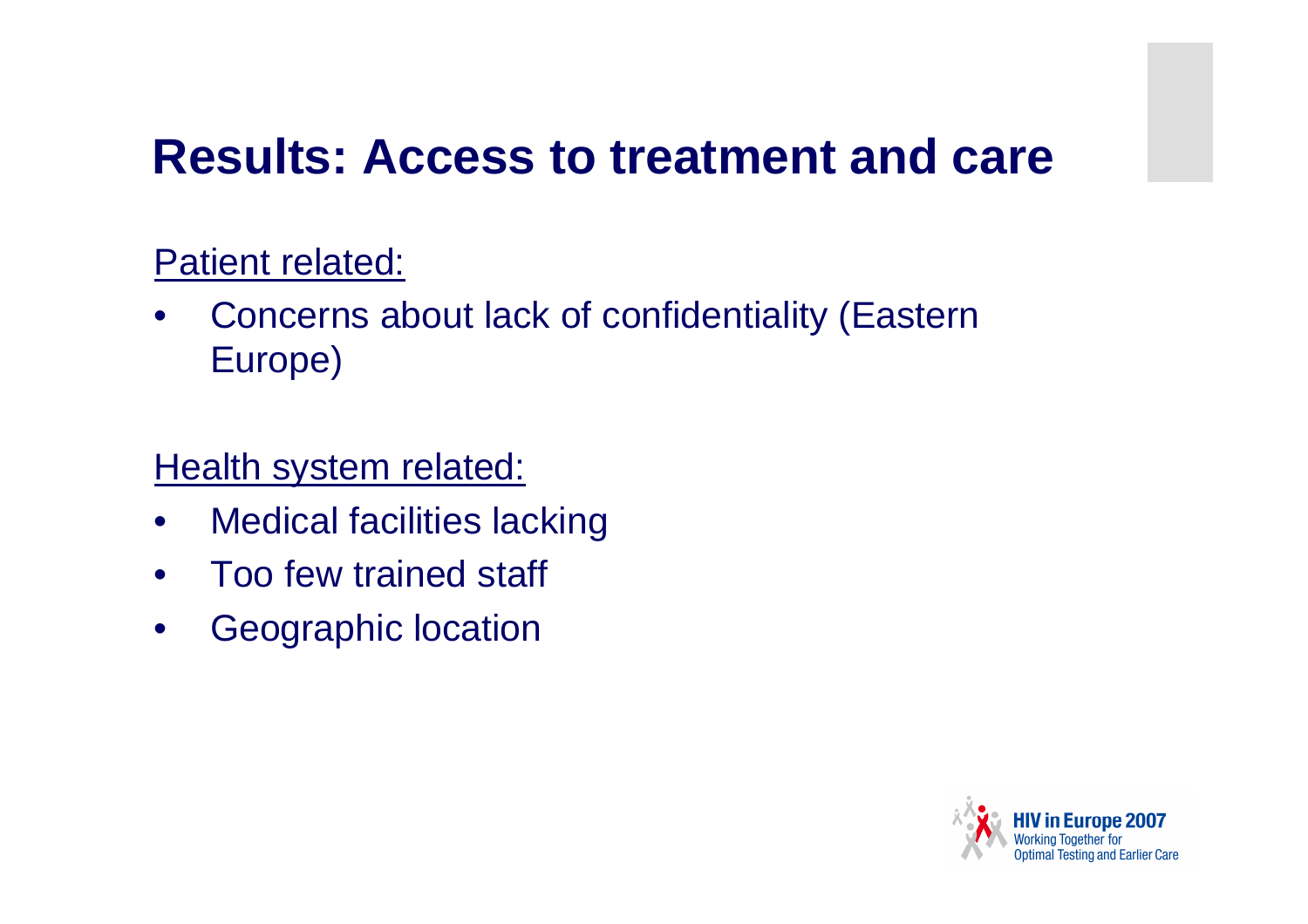#### **Results: Access to treatment and care**

- •Only 8 countries give universal access to ART
- $\bullet$  3 countries provide no access to migrantsdocumented or not, non nationals and non residents
- $\bullet$  Populations poorly covered for ART
	- Uninsured individuals (no access in 4 countries)
	- Undocumented migrants (no legal free access in 13 country)

![](_page_21_Picture_6.jpeg)